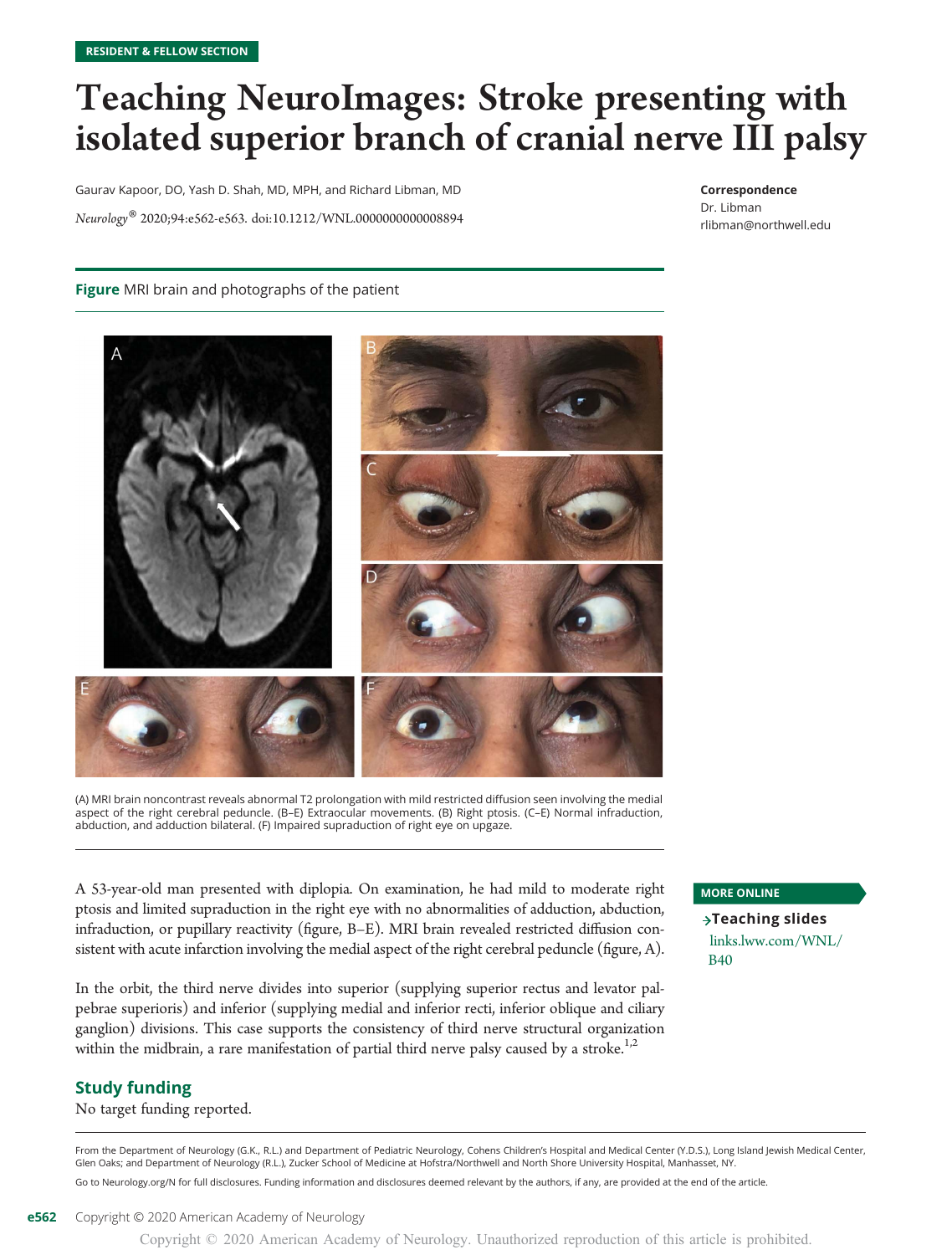## **Disclosure**

The authors report no disclosures relevant to the manuscript. Go to [Neurology.org/N](https://n.neurology.org/lookup/doi/10.1212/WNL.0000000000008894) for full disclosures.

## References<br>1. Saeki N, Murai l

- Saeki N, Murai H, Mine S, Yamaura A. Fascicular arrangement within the oculomotor nerve MRI analysis of a midbrain infarct. J Clin Neurosci 2000;7:268–270.
- 2. Purvin V. Isolated fascicular third nerve palsy. J Neuroophthalmol 2010;30:263–265.

## Appendix Authors

| <b>Name</b>                     | Location                                   | Role   | Contribution                                                                                                       |
|---------------------------------|--------------------------------------------|--------|--------------------------------------------------------------------------------------------------------------------|
| Gaurav<br>Kapoor,<br>DO         | Long Island<br>lewish<br>Medical<br>Center | Author | Major role in the acquisition<br>and interpretation of data,<br>drafted the manuscript for<br>intellectual content |
| Yash D.<br>Shah.<br>MD, MPH     | Cohen<br>Children's<br>Medical<br>Center   | Author | Major role in the acquisition<br>and interpretation of data,<br>drafted the manuscript for<br>intellectual content |
| <b>Richard</b><br>Libman,<br>МD | Long Island<br>lewish<br>Medical<br>Center | Author | Major role in the interpretation<br>of data, revised manuscript for<br>intellectual content                        |